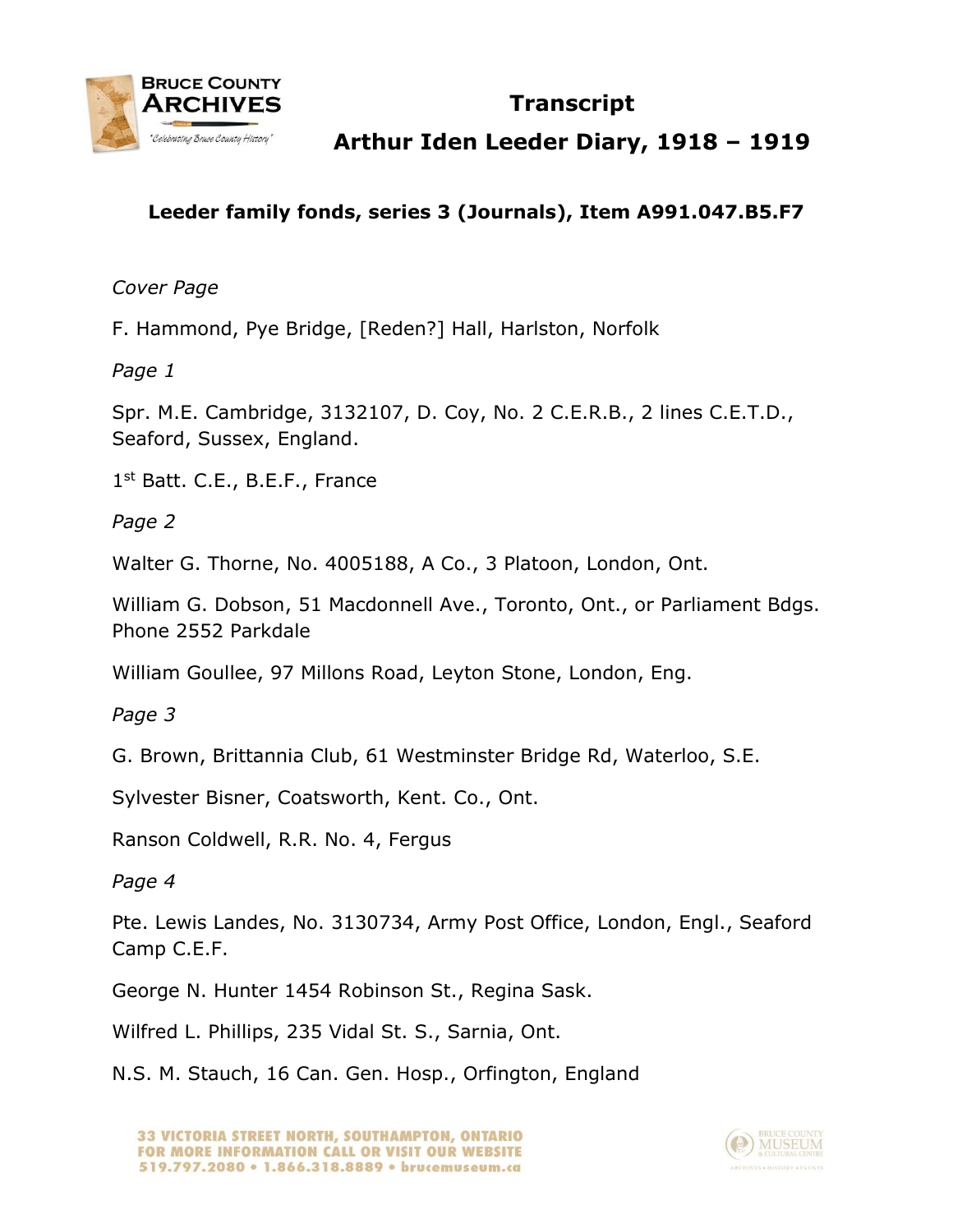

### *Page 5*

Sapper. Roy E. Eidt, 3132011, D Coy. Second C.E.R.B., No. 2 lines, C.E.T.D., Seaford Camp, Sussex, England

Signaller John Clazie, 107 Pioneers Bn, C/o Chief Engineer Hidge, France, No. 652108

*Page 6*

Wilfred L. Phillips, No. 3133437, 1st Can. Gar. Reg., London, Ont.

James W. Taylor, No. 3139488, Thamesville, RR. 1, Ontario

Francis E. Shaw, No. 3138371, D. Coy

Miss Lottie Yau, Brigden, R. 2, Ontario, Canada

*Page 7*

E.A. Roberts, 3138014

Driver C.D. Campbell, No. 511153, Headquarters Coy., 3rd Canadian Divisional Train, B.E.F. France

Driver W.B. Campbell, No. 769572, Headquarters Coy., 3rd Divisional Train, B.E.F. France

Mr. Ed Walsh, Minas De Petroleo, Hato Nuevo, Cuba

*Page 8*

Spr. Clarence Nelson, No. 2009273, Canadian engineers, 57 Draft, Block 50, Aldershott Eng.

N.S.M. Staugh, No. 8 Canadian Stationary Hospital, B.E.F. France

Spr. Roy Eidt, Canadian Engineers, C.E. Reinforcement Depot, B.E.F. France, D. Co., 9 Batt. Can. Engrs, B.E.F. France

*Page 9*

Pte. W.G. Overton, No. 602777, Signal Section, 16 Canadian Scottish B.E.F. France

Pte. Carleton Prosser, No. 651958, 47 Batt. Can., B.E.F. France

Driver Howard Goar, 18<sup>th</sup> Battery C.F.A., B.E.F. France, No. 916637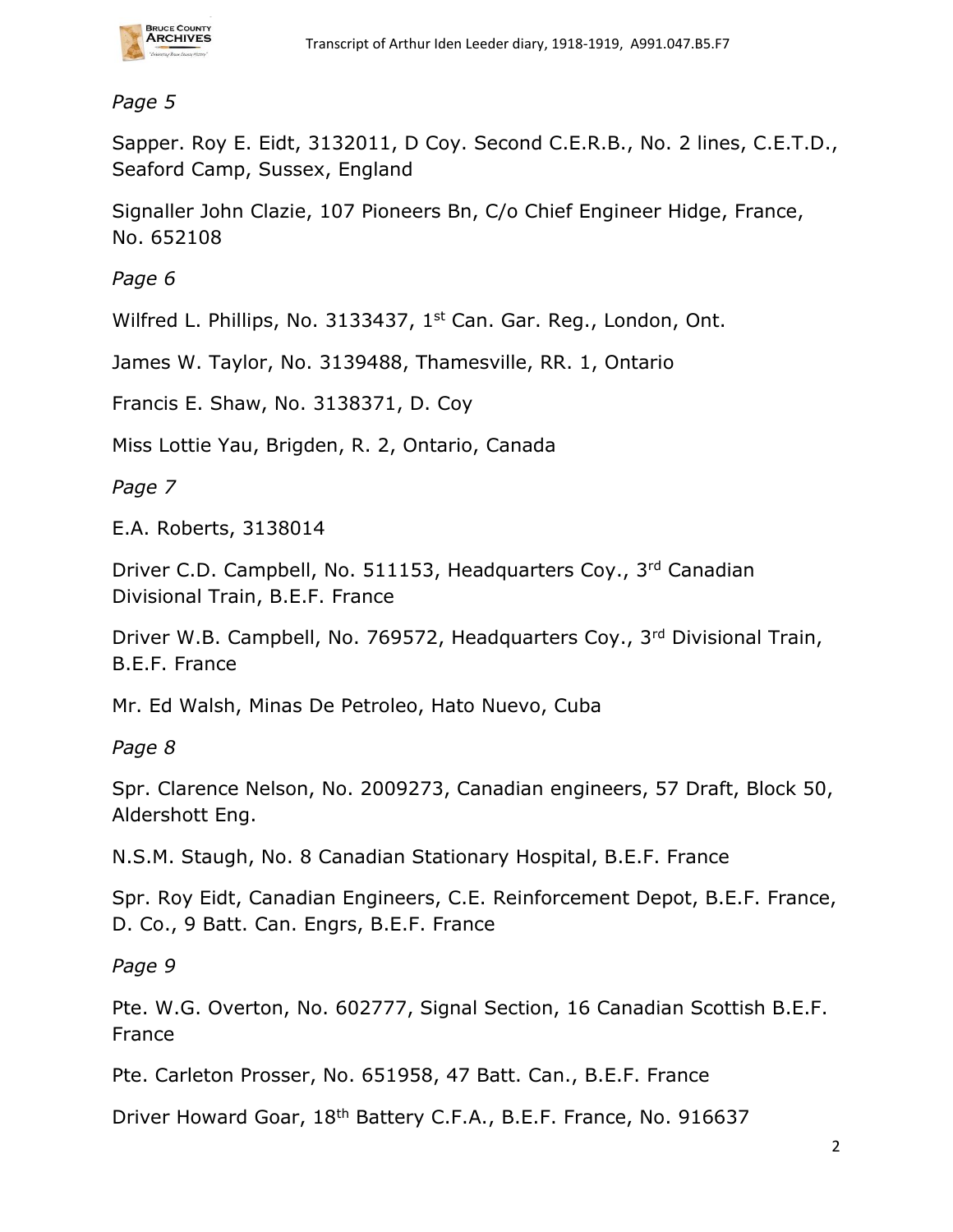

Mr. George N. Hunter, 1056 Angus St., Regina, Sask.

### *Page 10*

Charles H. Fuller, No. 3135937, G. Co., 4<sup>th</sup> Res. BAtt., R.R. 1, Arthur, Ont.

Pte. S.G. Brown, 3135195 G. Coy, 4<sup>th</sup> Res., Witley Camp, Surrye, Engl. Home Address: Merlin, RR #4, Ontario, Can.

Brittannia Club, Pte. James W. Dadson, No. 3038585, Y Co., 12 Reserve Batt., Hul: D.2.51

*Page 11*

Pte. Maitland W. Phillips, R.W. Attached, London, Scottish, D. Co. Billet 2, Wisbech Cambridgheshire, Eng.

Spr. Harold C. Bushlen, F Co., 2<sup>nd</sup> C.E.R.B., C.E.T.D., No. 228418, Seaford, Sussex, England

Pte. Joseph Herbert Laidlaw, Lucknow, R.R. 1, Ont. Canada, No. 3136655, North Huron Tel. Co. 1,2 on 625

*Page 12*

Sgn John Clazie, c/o Chief engineers, Can. Corps B.E.F., France

Pte. Francis E. Shaw, No. 3138371, of the 47 Canadians, 10 Convalescent Camp, B Co. 6 hut, Boulogne, France

Spr. H.C. Bushlen, #228418, No. 1 Co., C.A.M.C. Depot, Risboro Bks, Shorncliffe, Kent

*Page 13*

Ruby L. Eidt, Hillsdale, Ont.

Sapper M.E. Cambridge, No. 3132107, D. Co., 1<sup>st</sup> Bn Can., B.E.F.

Pte. C.E. Cake, No. 3130170, 4<sup>th</sup> Can. Res. Batt., F. Coy Witley, Surrey, Eng.

Nicholas Leeder, Long Stratton, Norfolk Co., England

*Page 14*

6 Weirhill Place, Melrose, Scotland

6 Weirhill Place, Melrose, Scotland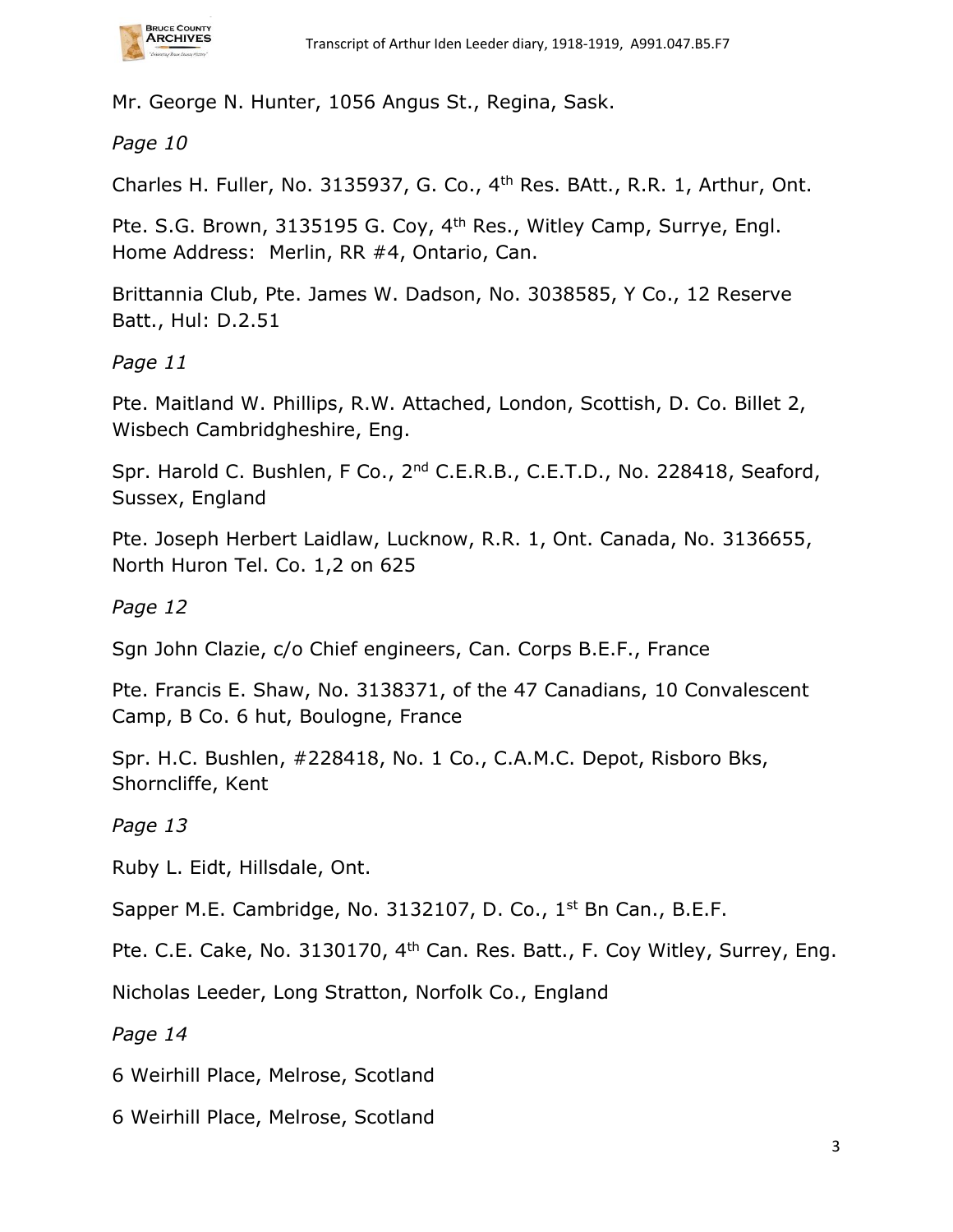Francis e. Shaw, Courtright, Ont. 1910

Pte. C.H.F [or C.H.T?] Stewart, 19 Can. Batt., 2<sup>nd</sup> Div., E. Coy Hut A.2.14, Witley, Surrey

*Page 15*

Harry A. Craig, c/o Cleveland Engineering [space] Co. , Errol St., Nth Melbourne, Australia [space], Victoria

[Elder?] & Mrs. C.A. Butterworth, Corner, Garden & Gilgour St., Greeting, Victoria, Australia

Also address for H.A. Craig

*Page 16*

KILCOURSI GEELONG

F.H. Pasmore, Palmerson, Box 263, Ont.

Roy Barnett, Essex, Ontario, R.R. #1, Charles H. Barnett

*Page 17*

July 27: Left London 5:15 p.m. Passed through Woodstock. Stopped in Galt for a while. Reached Toronto about 9.30. Travelled all night and reached Smith Falls Sunday morning. Fellows hoarse from yelling last night. Reached Montreal about 10:30 July 28 and were all on the boat in a short time. Left about 1:30 and have had a fine trip. We anchored for the night about dark. Some very fine scenery. July 29 were on our way early this morning. Were assigned to our life boats and rafts this morning. WE passed under the famous Quebec bridge this morning.

*Page 18*

Truly a wonderful sight as I passed the city of Quebec this morning. I saw where General Wolfe landed and went up the bank, buildings all along the river.

July 30: We have been going all last night and today. We had drill twice today. Yesterday we were assigned to our life boats and rafts. Mine is raft 44 and there are 24 of us to trust to it if anything happens. Today has been a little rough, the water spraying the decks considerably making it disagreeable to be out part of the time. This morning they had removed the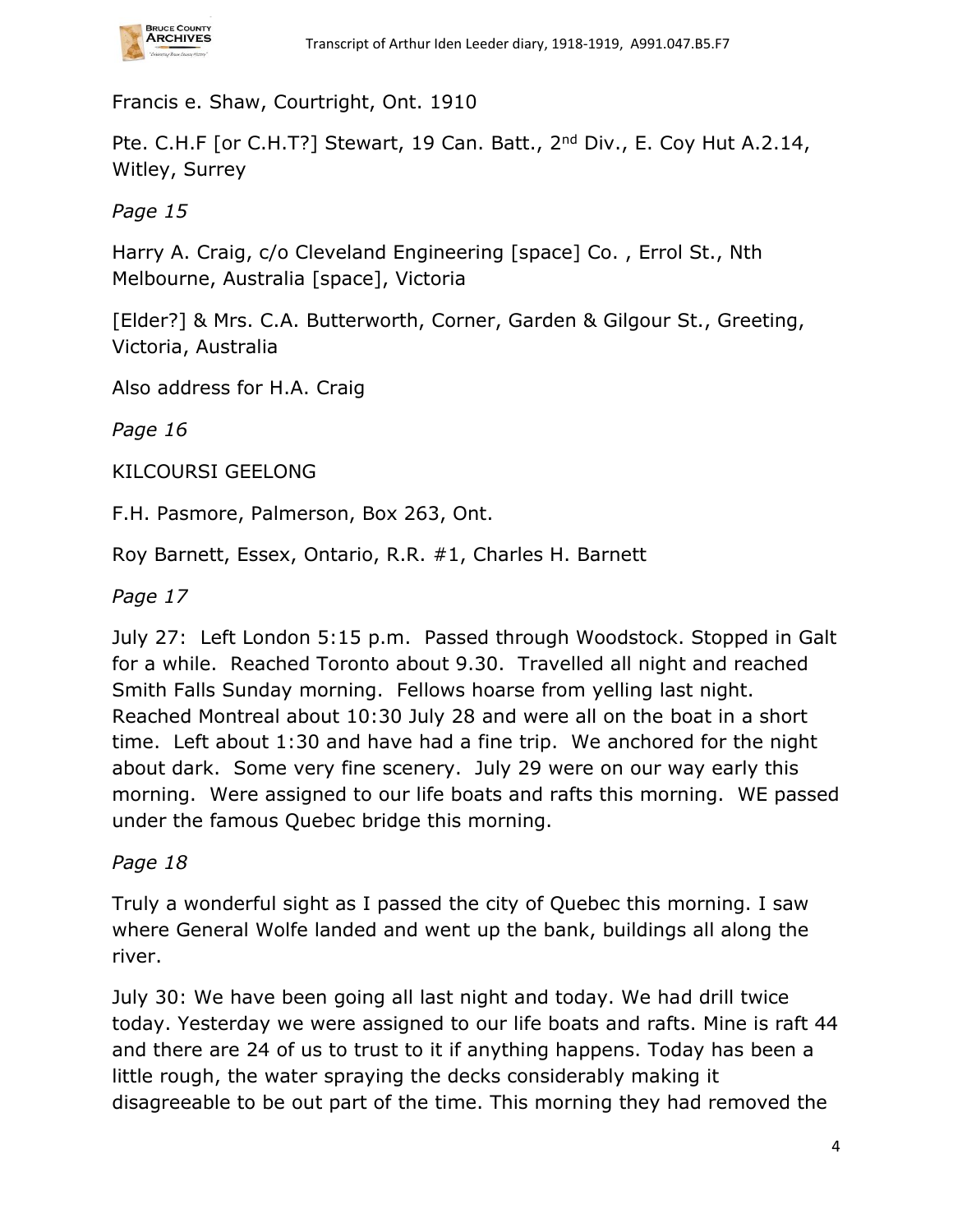

name of the boat which is the Bellerophon. She has been an old freight boat and has poor accommodations for troops. There are between 11 and 200 troops aboard from London, Niagara, Toronto, Kingston and Alberta. Tonight they lowered the mine sweepers. We have to wear our life belts all the time.

July 31: We are still on our way. It has been a fine day and during the morning we drew close to land and about noon entered the narrows. It is a narrow body of water separating Cape Breton from Nova Scotia. The scenery is rough but the air is mild. It was calm and fine sailing but is getting rougher and cooler. I wrote home today, towards evening we ran into a heavy fog bank.

Aug. 1: We entered Halifax this morning about 6 am and passed the city, went through the narrows where the great explosion took place and came to anchor in the basin. Another troop ship there with the 97 draft aboard. We may have to wait here for some time as our convoy boats have gone. They have nearly all the wreckage cleared up that was destroyed by the explosion, a very fine day. Halifax 6 hours ahead of ours, a very fine harbour here and very secure.

Aug. 2: We have been in Halifax all day, not much doing. I was mess orderly today. This morning some of our boys went for a row in the small boats and this afternoon they went swimming. More boats came in today, about 9 here now. No more drill till further orders. American soldiers on one of the boats.

Aug. 3: Today was a miserable wet day and we had to keep below most of the day, faired up in the afternoon and evening. Three big troop trains pulled in today. Wonder where they are from? Wrote to Grandpas today. Gen. C. A. Man brought magazines and so forth tonight.

Aug. 4: Sunday: A very fine day and no chance to get to church and no service aboard the boat, a red letter day as we left Halifax for England. We raised anchor and left the basin about 1:30 and were clear of the harbour by 3:30. It is some sight. There are 17 or 18 large boats and a cruiser, also three small destroyers. We steamed out in single file and about 5:30 the leading boats waited for the others and we formed up for the trip. Can hardly describe the sight of all these boats together. The sea is fine and I am feeling fine. They are strict on discipline again, have to have life belts on all the time now.  $4<sup>th</sup>$  anniversary of start of war.

Aug. 5: A very fine morning and we are still going East, running into the sun. Saw quite a number of porpoise today. We have an interesting cargo on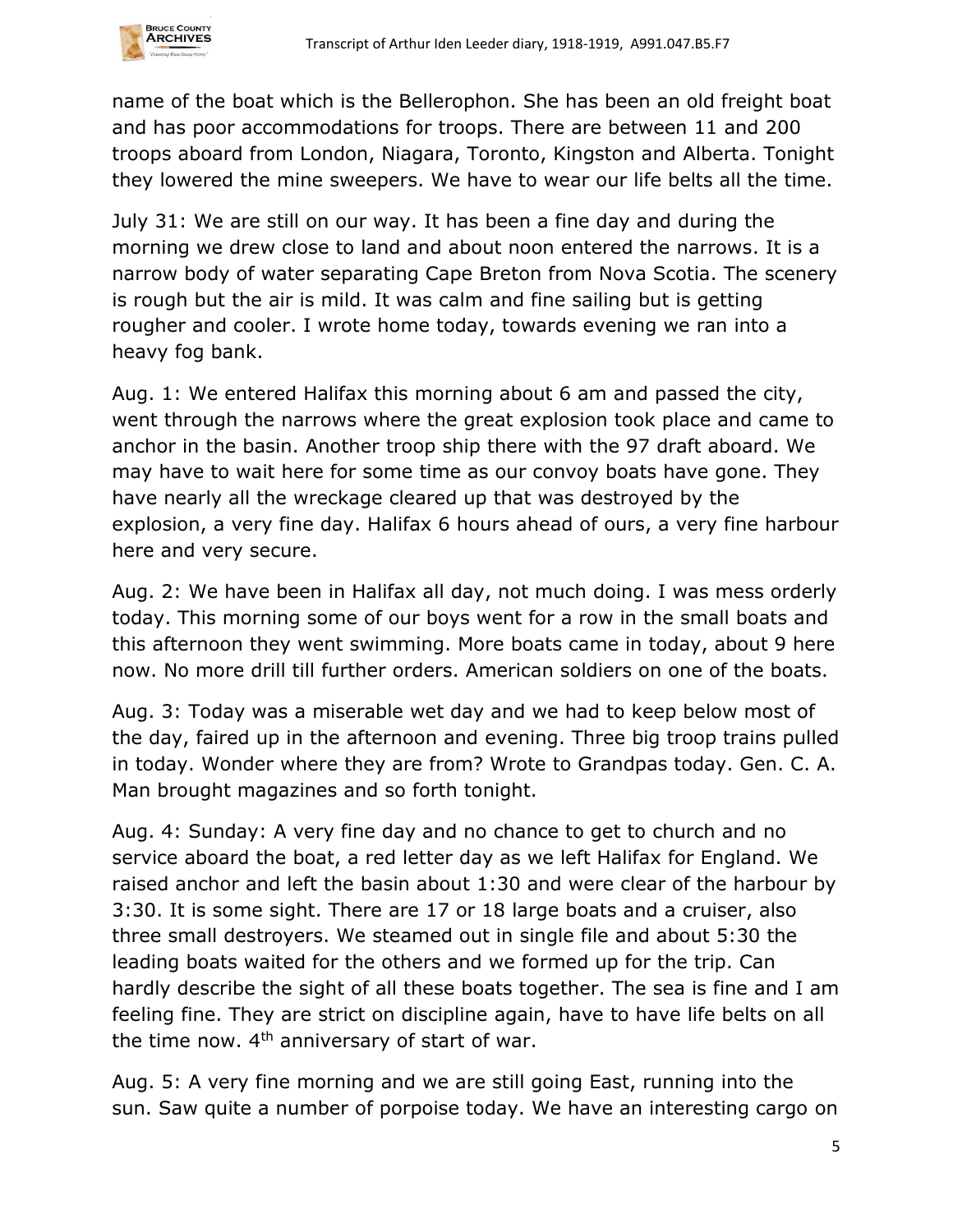

board, this boat's ammunition directly below us and wheat in the lower hold and hard to say what else. A very fine day all day and I am feeling fine.

Aug 6: The sky is cloudy this morning and a breeze blowing the sea a little choppy, but not bad. Reported this morning that the boat we came nearly running into in the fog in the St. Lawrence was torpedoed 35 miles out of Halifax yesterday sometime. Dull all day and rain. Air cruiser has been very busy today watching to the north of us. Submarines reported following us. I am warned for guard or picket tonight, go on from 12 to 4 and a very miserable night to start on.

Aug 7: I was on guard twice today from 12 to 4 both night and day, takes 4 hours, quite a while to pass. We are to guard the life boats against a rush of the troops to get in them in case anything happens to the ship. We have a [hoss]? rifle and 5 rounds of ammo. I missed my first meal today. The boat was rolling badly and I was not able to eat breakfast, dull all day.

Aug 8: I came off guard at 4 am and it was the roughest time I ever put on the water. The ship rolled terrible but through prayer I was permitted to come through fine. I was on guard again this afternoon. The sea has been rolling all day but is calming down now I believe.

Aug. 9: I have been on guard twice again, nothing important. One of the ships was firing at something after dinner, do not know what. I am not feeling well, the ship is in a dead roll, did not eat tonight. Guess we are nearly half way over now, saw a sailing vessel this afternoon. The doctor is sick and no sick parade tonight.

Aug. 10: I was on guard twice today, a fine day with quite a swell running. The boat is rolling considerably, making it unpleasant for some. I am feeling fairly well. The boat zig zagged a great deal this afternoon, rumoured that we may reach fort next Wednesday if all goes well.

Aug. 11: Sunday: A fine day. The ship is steadier. I came off guard at 4 am, did not have to go on again. Bath parade this afternoon. Francis Shaw, Sylvester Bissner and I got together and studied our S.S. lesson this afternoon. At our 9:30 am parade we were called to attention for a couple of minutes while a burial took place from one of the other boats, do not know for certain who it was. We are getting into the danger zone. Tonight all hands had to stay on deck from 630 to 8 in case of emergency and are warned to be on deck at 345 tomorrow morning. Boats are in a different formation tonight. I am feeling very good tonight.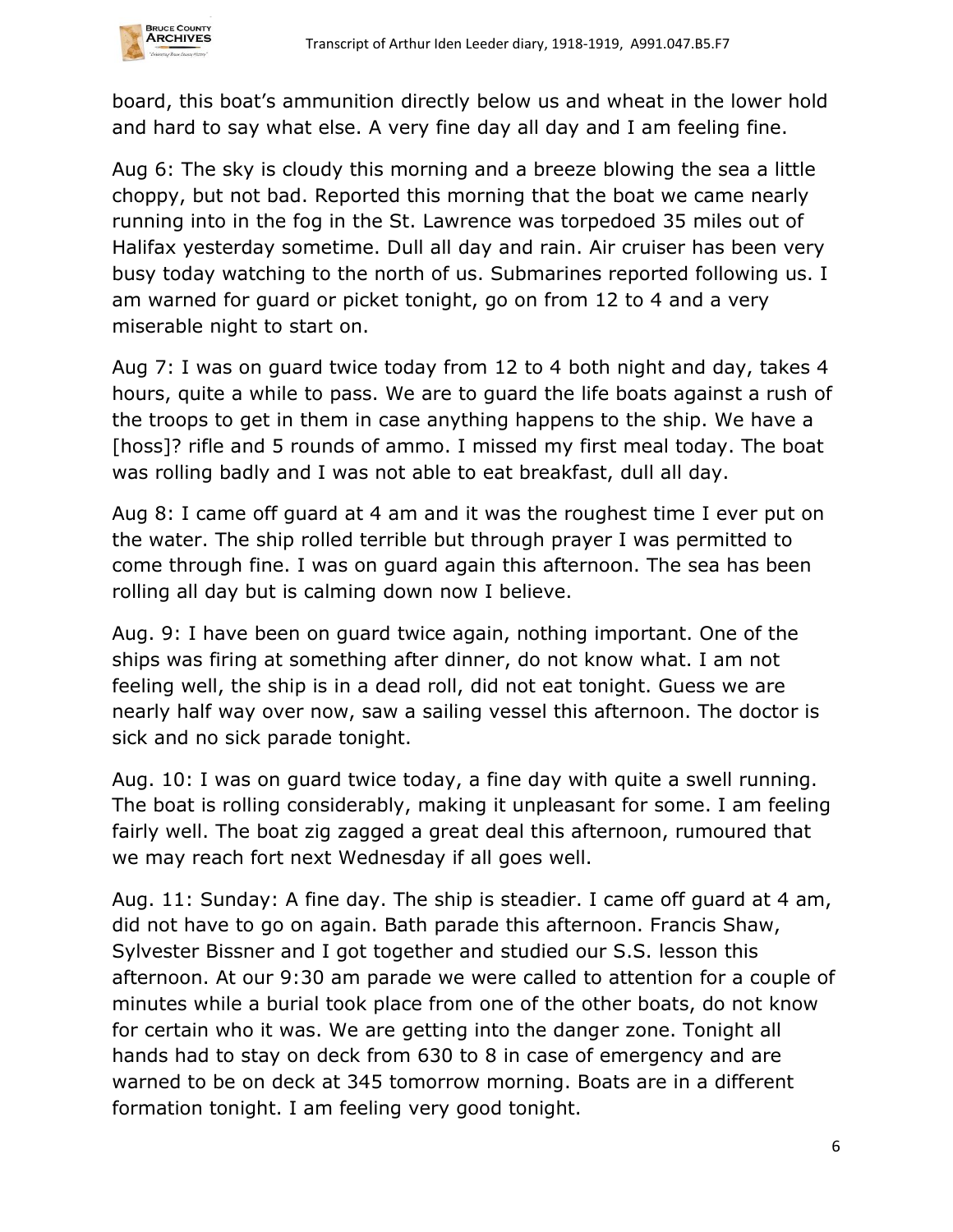

Aug 12: A very fine day. We were out on deck at 345 this morning and waited till about 6 or good daylight. Nothing unusual today, supposed to sight land tomorrow and get in port about Thursday. Our additional escort is expected tomorrow, am feeling fine.

Aug. 13: We were up on deck at 345 am again, a very strong wind blowing, sending the spray over the deck, giving many a free bath. Our escort arrived about 6am, about 6 American destroyers. They are very fast, expect more as we get closer. We expect to land at Liverpool. I am feeling fine.

Aug 14: We were up on deck at 345 again this morning and it is a fine day. We have another destroyer with us. It is a British one and very fast. I saw sea gulls today, also a British submarine. Some or our boats left us today for another port. We came around to the south of Ireland and are in the Irish Sea tonight, but I am unable to sight land yet. We expect to land tomorrow sometime. The sea is very calm and fine sailing. I am feeling fine.

Aug 15: We were up at 330 this morning. We are going up the Irish Sea. Can see lights from lighthouses flashing on the English coast. Sighted land about 5 am, certainly glad to see it. I was mess orderly so had to be down below most of the time. We got into the harbor about noon and went to the docks immediately. We had dinner and then got ready to leave the boat, which we did about 2 pm and marched around to the train just off the docks and boarded it. We pulled out shortly. YMCA gave us coffee and cakes. Many a laugh at the English trains but they travel very fast. We passed through Crewe, Stafford, Wolverhampton, Birmingham, Oxford, Aldershot and left the train at Farnham. After traveling from about 2 pm till nearly midnight we were given a great welcome by the English people everywhere. I saw the American flag at many places. 21 coaches on our train, some very pretty places that we passed through, all alike, mostly built of red brick. Chimneys all in a row and chimney []? On them. We set out for camp shortly after 12 and had to march and carry our full outfit and in dark. They said it was 4 ½ miles but it seemed like double that but good roads. We finally got to camp about 230 am and were assigned to our tent, 10 to a tent and were given a lunch. That was the same day, up at 330 and got to bed next morning about 3 am.

Aug 16: We got up about 8 am, had breakfast and are resting up a bit. Sent a cable home, got a medical inspection this afternoon and a bath parade to the pond this evening. Got my money changed and banked part of it. Canadian silver worth about 90 cents on the \$1. Bills worth more. Saw a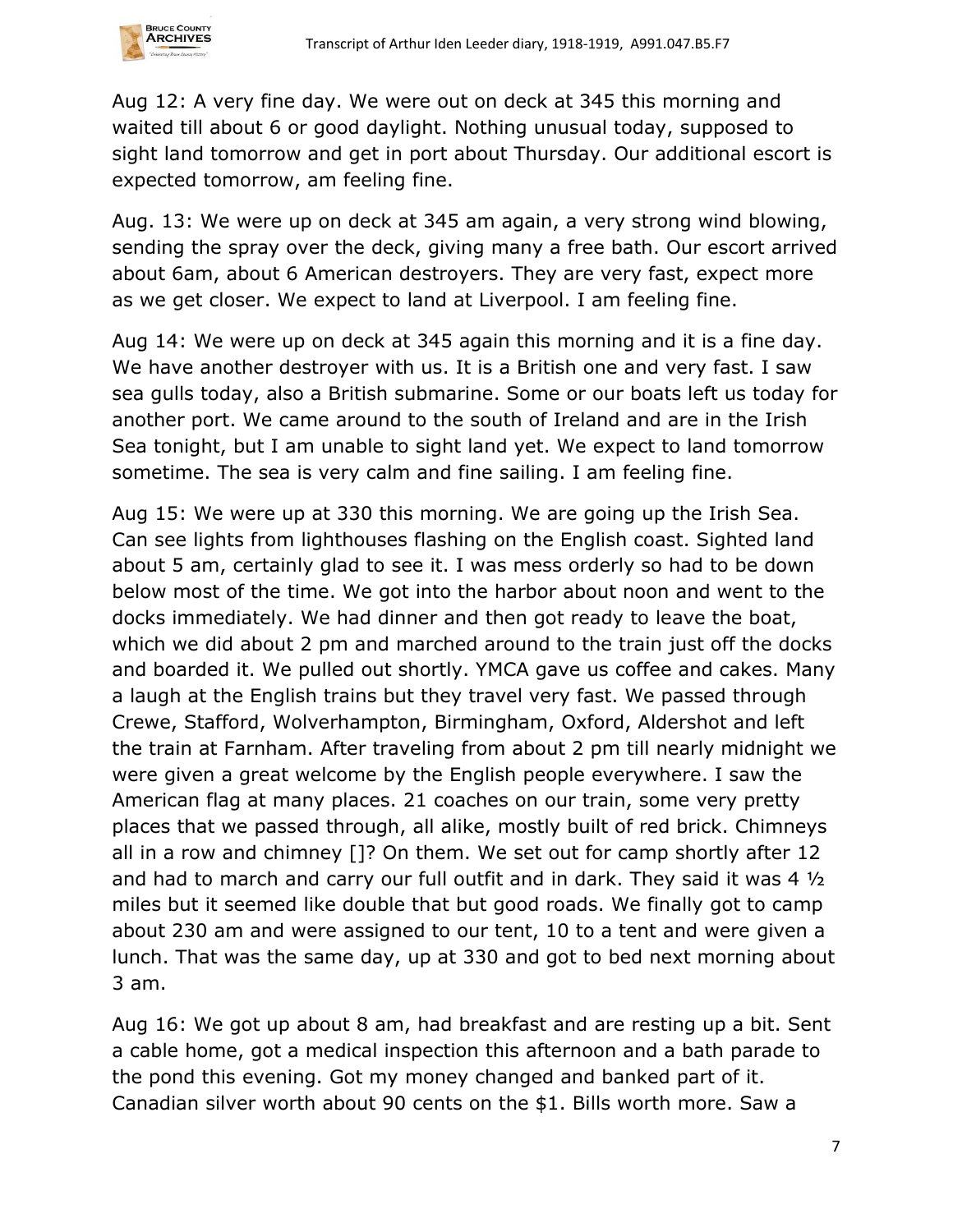

fellow from Whitley camp that knows Herb. He is still there and was over last evening to see me but I had not arrived yet. He may go to France in a day or two. 97 draft arrived tonight. They had a terrible trip. 4 or 5 died on the way over. Kline was one of them. Boat overloaded, not room enough to move about. Francis Shaw and I together as much as possible.

Aug. 17: A showery day. We are not doing much, were called out on parade for Kit inspection, spread all our stuff out and had to put it all back again without getting it looked over. We had the law read to us. It is quite strict. Herb came over today, wheeled from Whitley camp. He has grown some and is stouter and looks fine. We had a fine talk. He is on draft to go to France tonight or soon, told some of the conditions in England. They are terrible. He had to leave shortly after 5 pm. Gordon Brown and fuller came in with the 97 drafts. Herb gave me 2 pounds which I put in the bank with mine.

Aug. 18: A fine day. We were called out for Kit inspection and formed up in new platoons and assigned to different tents. Wrote some letters in the afternoon. In the evening 5 of us met and held Sunday school or studied our lessons. A fine time and are going to meet Wednesday evening again for prayer.

Aug. 19: Cloudy but fine. We were given some drill again starting at the first. Were called out in the afternoon on parade and were asked where we were born, also our fathers. Have been writing letters the rest of the afternoon in the YMCA. Author of Rock of Ages born in the town of Farnham about 3 miles from here. Heard the draft has left for France last evening. Wonder if Herb is away with them.

Aug. 20: We were up on dental parade. This morning they just looked at our teeth and this afternoon was called out with some others to go before the Intelligence board and had to answer all kinds of questions for them in regards to where I was born and parents and grandparents, my age, where I have lived, what I have worked at, Religion and general description. Kept clear rest of day.

Aug. 21: We were out on parade this morning and up for throat treatment, also got paid 1 pound. In the afternoon we were issued our [harness]? And shown how to put it together now for polishing. The wet canteen was very busy this evening as the boys all had money and it was terrible around camp as many had too much. A fine day.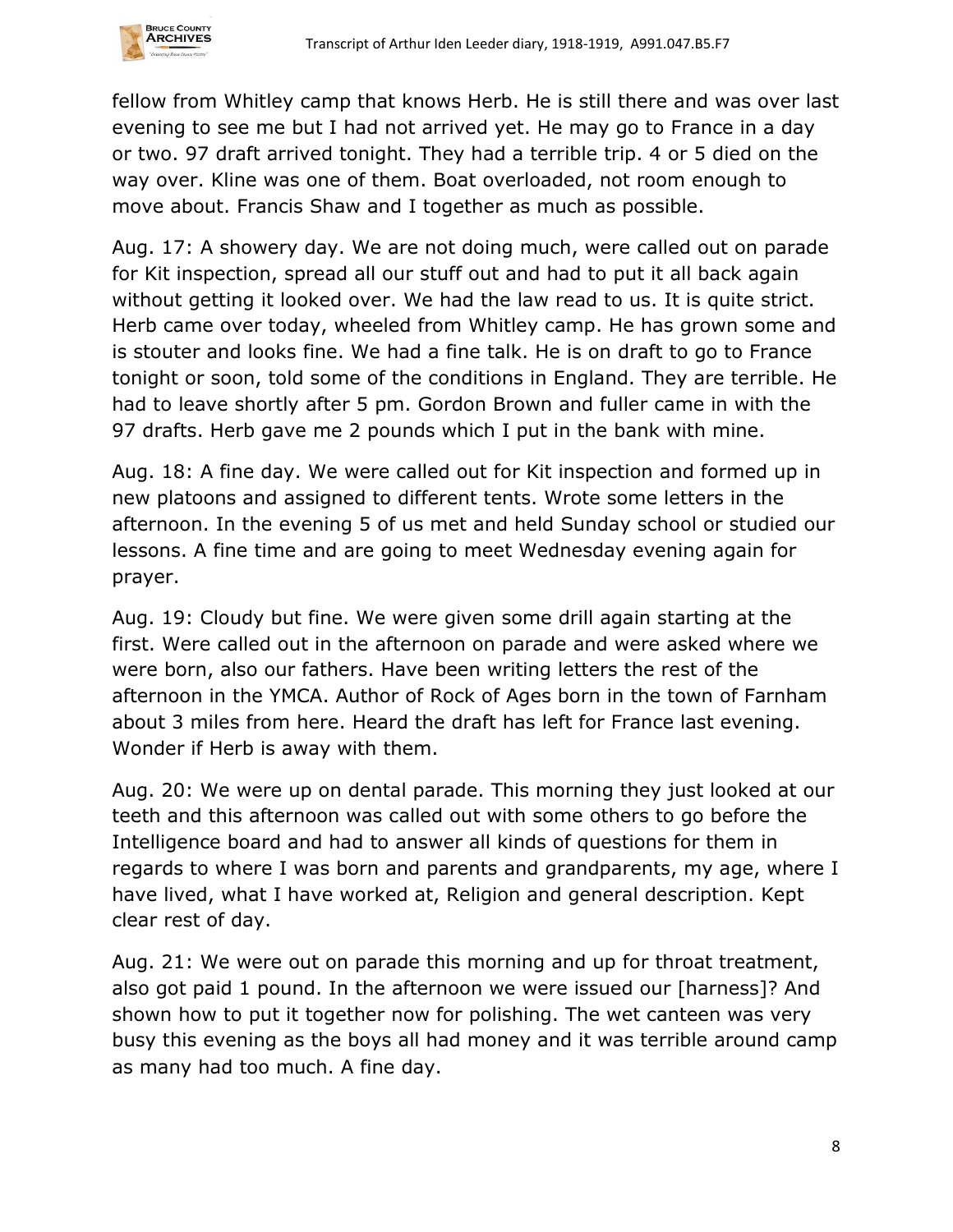

Aug. 22: We were out on the general parade grounds this morning, were out on parade this afternoon, were shown a model platoon, all wounded and returned from France. Had a parade and changed our tents after supper, just 4 times in one week that we have been here, also a bathing parade and a time up to get our laundry in. Not much time for polishing tonight. Were told we all had to sleep outside tonight and would get another blanket. Fine day.

Aug. 23: Had to get up at 5:30 this morning, breakfast at 6. Guess they will get us up in the middle of the night to give us a lunch. Slept out last night but did not get the extra blanket. Got our first mail today, one from Pearl. Heard the guns in France. They started a drive there again. We got our extra blanket today and had to line up and pay 4 pence for haircuts which we have not got. They seem to try to gouge the soldiers at every turn. A drizzly evening.

Aug. 24: A fine day. We were out on parade all morning and had the afternoon off but had to help put up some new tents. The camp barber is reported drowned in the pond this evening.

Aug. 25: A cloudy day. They were searching all day for the body but have not found it yet. We were on church parade this morning and this afternoon were called out on parade and our tents were changed again, just the 5<sup>th</sup> time since we came here. Eight to a tent now. We went out and studied our S.S. lesson today. Tommy Stewart was over yesterday and he had a letter from Herb. He got to France alright. A wet evening.

Aug. 26: We were on parade today, got our first bombing lecture this morning, and reported that they had located the body in the Lake. I sent home a bunch of postcards to Carl and views of Whitley to another. A fine day.

Aug. 27: Were out on parade all morning. It started raining at noon, were out on parade all afternoon, a drizzly time. Wrote a letter to Aunt Hannah.

Aug. 28: We were on parade all day, part of the time a little damp. Are still searching for the body in the lake. Got our laundry back tonight and most are well satisfied.

Aug. 29: We were on parade all morning and in the afternoon got our first instruction on the use of the gas mask, also a smell of the gas used over there. It sure is strong, makes your eyes water for some time. The body was found in the lake today. A fine day.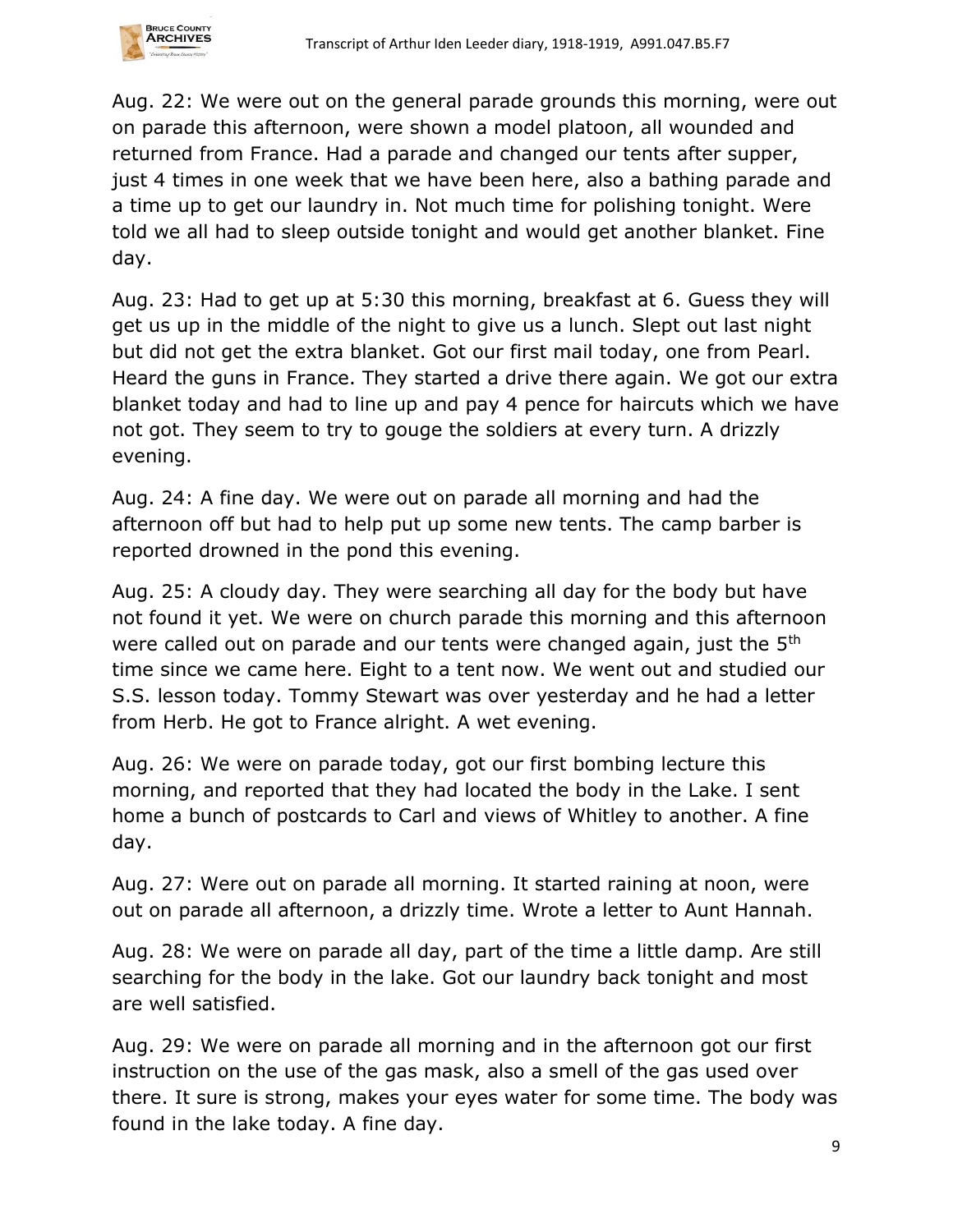

Aug. 30: We were out on parade this morning but were called in at the beginning of the last period and were placed under close quarantine, one was taken out of 77 draft with Spinal Meningitis. We were not allowed on the batt parade ground. The funeral was held this afternoon of the drowned soldier, a military funeral. We were marched up the road and called to attention while the funeral passed us, then back and drilled again. We cannot go to our mess tent for meals and changed tents again this evening, 6 to a tent. A fine day.

Aug. 31: We were out on our company parade grounds this morning, did not drill very hard. We had the afternoon off. Did not do very much, are eating in our mess tents again. We are still under quarantine. A fine day but cool wind.

Sept. 1: We were out on church parade this morning, 77 draft along. A miserable day, wind very cool and no place to go. It was get out of here and keep away from there and hungry most all day, could not seem to get enough to eat. Wrote to May today. First papers cam last night and were busy reading them today. A fair day.

Sept. 2: We slept outside last night and it was too warm. We were on parade this morning. I was sent for a haircut and got it clipped close. We were on parade this afternoon, cannot get enough to eat. A drizzly afternoon.

Sept. 3: We were on parade this morning, squad drill. Went on a fumigation parade this morning and also this afternoon but did not get anything done, laid around all afternoon. Quarantine is still on and it is very miserable. A fine day.

Sept. 4: I went on a fumigation parade this morning and got back at noon. I was very fortunate in getting most of my own clothes and belongings back ok. Some of the others were not so fortunate. We were on parade the rest of the day. We are having to sleep outside again and it is not very nice some nights. A fine day.

Sept. 5; We were on parade this morning, slept outside last night and had to come in as it rained. We had 247 on parade this morning out of 404 that left London. A few orderlies not counted, most are in the Hospitals. Guess we ought to move soon. We were on parade in the afternoon and went on a bombing instruction for most of the afternoon.

Sept. 6: We were on parade all day and in the evening were over on the general parade grounds for sports against # 10 block.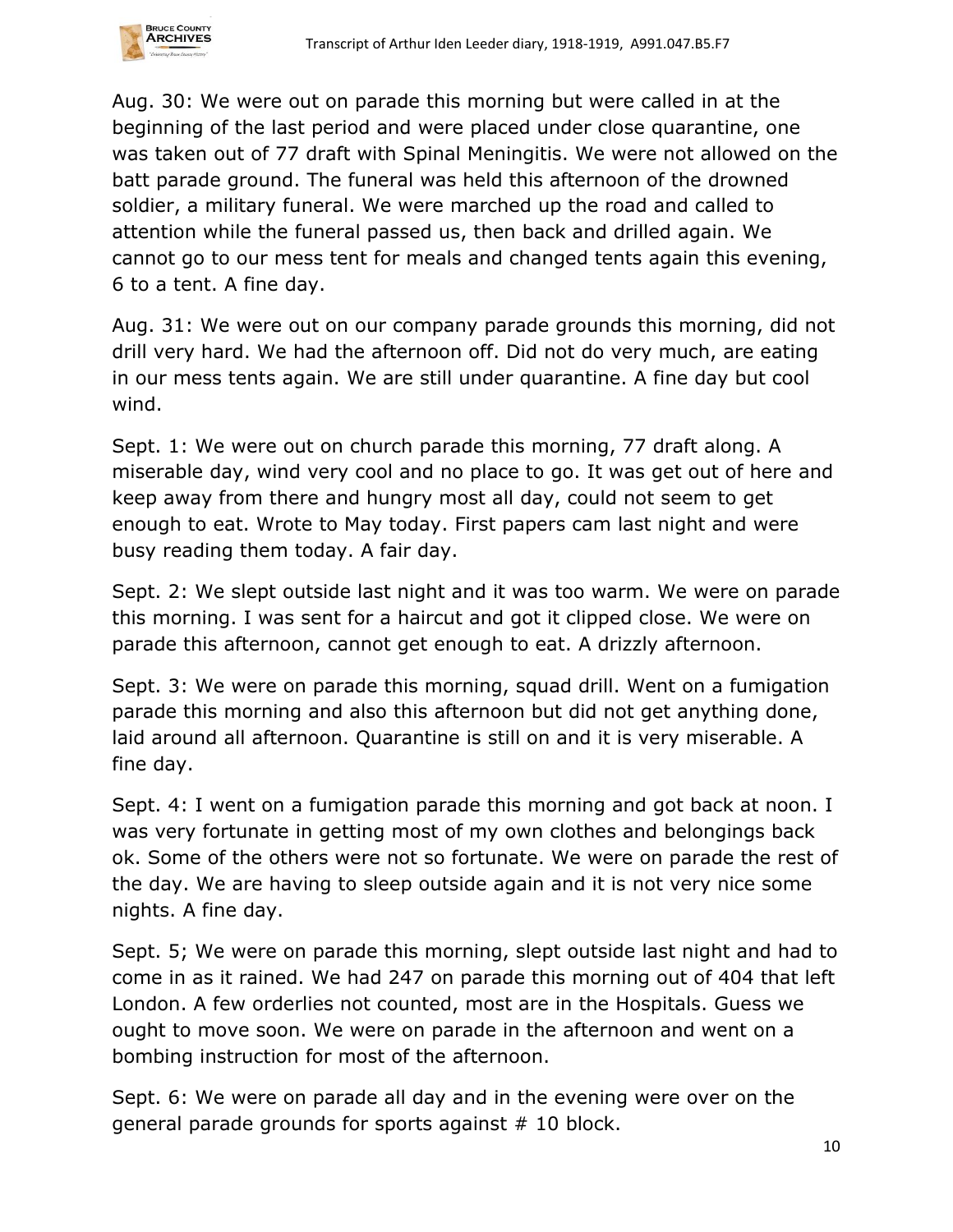

Sept. 7: We were on parade in the morning and then were marched up to the hill and some of the boys were inoculated that had not received their third one. In the afternoon we had to sign a sheet showing all the issued stuff we had received. A fine day, are still sleeping outside.

Sept. 8; Sunday and it is a very wet morning, writing letters most of the time. Showery all day, no parade for 77. Wrote letters, no word from home. Cleared up in the evening, slept outside.

Sept. 9: We were on parade this morning. P.T. first, then over for two periods of bombing instruction. Went on parade in the afternoon and finished the sports in the last period. Started raining in the evening and was a wet night, the water running through our tent and no floor to keep us out of it, part of a soldier's life.

Sept. 10: We were on parade all morning and were on P.T. after dinner when it started to rain and we were dismissed. Nothing doing the rest of the day.

Sept. 11: We were on parade all day and in the evening were told that our quarantine would be lifted Friday morning and we would go to Whitley Friday evening.

Sept. 12: We were on parade all day, had a bombing lecture in the morning and at 7 pm were called on parade with our full marching order and were inspected. We are sleeping in our tents again. The nights are cool.

Sept. 13: Up in good time and turned in all our blankets, cleaned up our lines and so forth. Had a vermin inspection after dinner and then were lined up in full marching order and left Frensham pond about 4 pm for Whitley. A happy bunch as we were out of quarantine and are in hopes of getting better food and more of it. A march of 7 or 8 miles, arrived about 7 and were sent to hut # G2.47. We are in D Co. and fine accommodation. There are 32 of us in the hut. Saw some of the boys who were in London last winter, Tommy Stewart and others. Had supper rather late and then to bed.

Sept. 14: A wet day. We were lined up and paraded for our rifles and bayonets, a change as we have had none for a month and a half. In the afternoon we polished up and were around camp some. Got my first word from Herb, also a letter from Jack.

Sept. 15: A cloudy morning. I was hut orderly for the Sergeant's hut this morning and in the afternoon polished up and was up to Tin Town. A fine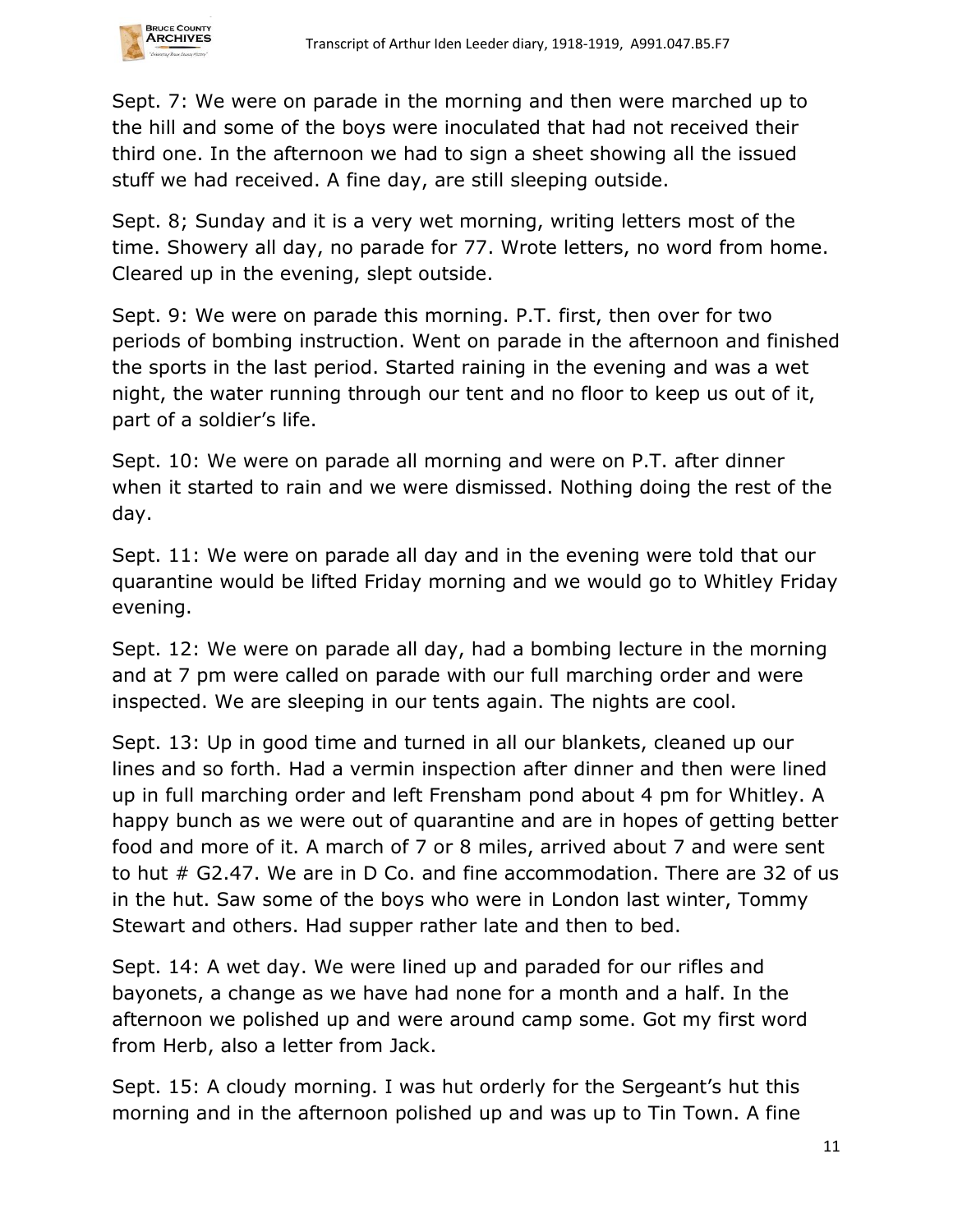

afternoon. We were in quarantine again, a case of mumps in our hut. We eat in our hut, cannot go to dining room.

Sept. 16: We were on parade this morning at 7 am. P.T. for half hour and on rifle drill at 8 for the rest of the morning. This afternoon we got our gas mask turned in our extra kit bay and got another pair of shoes. A cloudy day. Were on muster parade at 5 pm. Our hut is quarantined, one door wired shut. Heard of a number of Port boys in camp tonight, also that 1500 had landed in Liverpool from London.

Sept. 17: We were on parade this morning. Were taken up on dental parade in the morning and were on gas mask drill after dinner, then a lecture by our O.C. A fine day.

Sept. 18: We were on P.T this morning, then bayonet practice and then we were called out on fire picket for a week. We had our first route march this afternoon, not very long, some very fine scenery.

Sept. 19: We were on parade all morning. Some of the boys are getting their landing leaves. Tomorrow we are still on quarantine so cannot go. Had bombing lectures this afternoon. A showery day.

Sept. 20: The boys are away on their landing leave this morning and our huts have to stay. We were out on parade, P.T., I.T. and bayonet and after dinner gas mask. Were dismissed after  $1<sup>st</sup>$  period to get ready for picket for the C.S.G. hospital. A showery day.

Sept. 21: We were on picket all last night and chilly day.

Sept. 22: We were on church parade this morning and then had to Blanco our harness and clean everything up. A cloudy and showery day.

Sept. 23: I was on fatigue today, back farming again digging potatoes belonging to the 4th Res. Batt. Canadians. Of course we soldiered at ti, used a short handled shovel to dig them. The 97 draft came in tonight, was talking to Gordon and Charlie. A wet day.

Sept. 24: I was on dining room fatigue again today. It is rather long hours, had some good feeds. A fine day.

Sept. 25: I was on dining room fatigue again today. It is rather long hours. The boys are coming back from pass tonight, was told tonight that we will be on the square tomorrow as we are quarantined. We cannot work in dining room anymore. A fine day.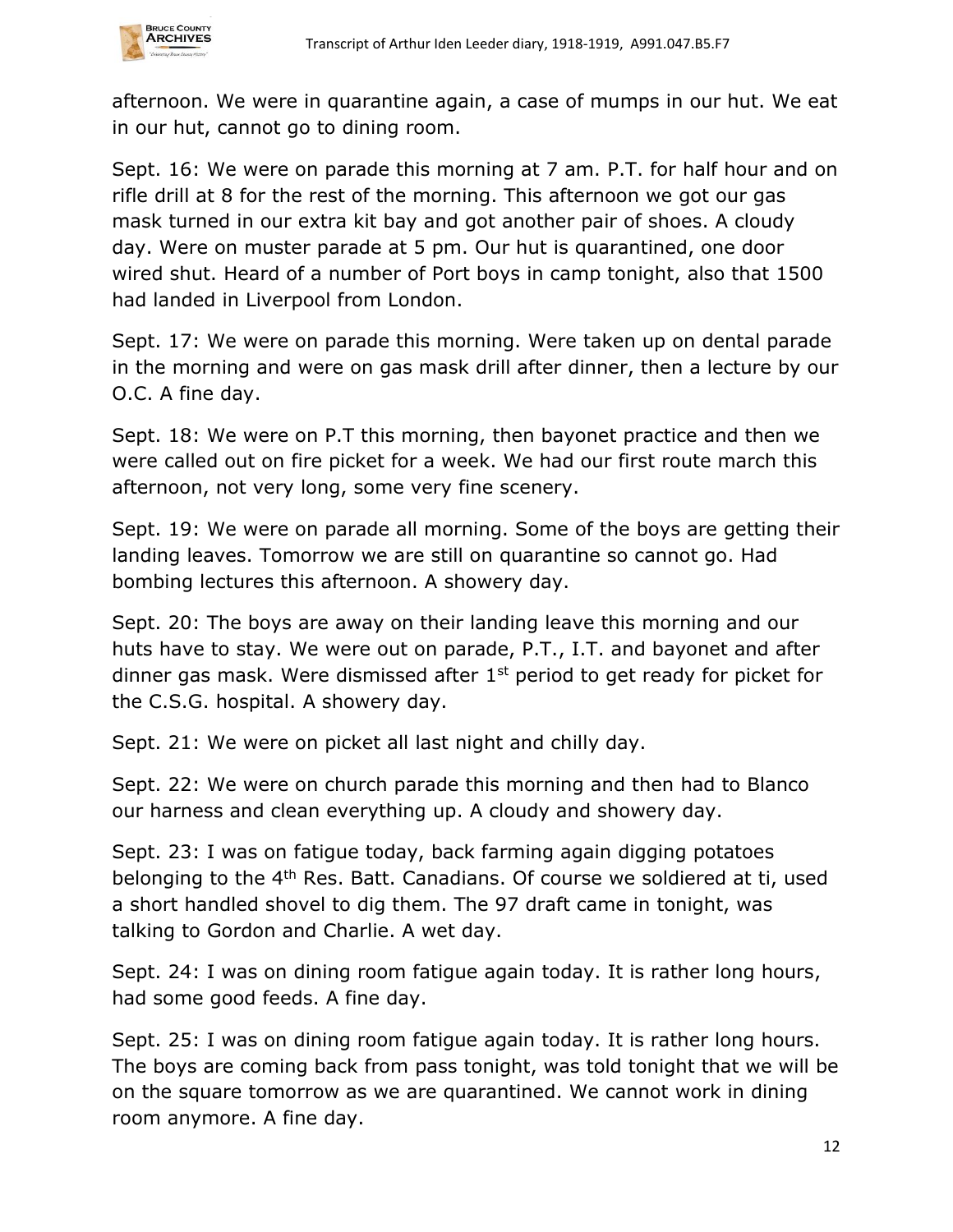

Sept. 26: We were on parade today, were inspected by a Lieut. Col. This morning, then a lecture on the service rifle, a lecture on gas drill after dinner and were dismissed at 3 pm to get ready for a route march tonight. It turned out a wet evening and at the time we were to start on our march the bugle blew, no parade, weren't we a happy bunch as a 4 hour march in heavy marching order is no sport.

Sept. 27: We were on parade this morning, P.T. first, then musketry the rest of the morning and gas drill the rest of the afternoon. A fine day.

Sept. 28: We were out on P.T. this morning and then gas drill. We were to go through the gas chamber Tuesday. We had the afternoon off and had to wash our bed boards and so forth. A fine day.

Sept. 29: We were out on church parade this morning. It started raining about noon and we are showering in our huts. It kept raining all afternoon and night. We were to the Salvation Army hut this evening. It is very chilly.

Sept. 30: We were out on parade this morning, P.T., then gas drill till noon and in the afternoon a lecture and then bayonets drill. A fine cool day.

Oct. 1: We were issued our new gas masks this morning and were put through our gas tests and through the gas house, passed mine. In the afternoon we got another lecture and then musketry. A fine cool day.

Oct. 2: We were out on a route march this morning to Godalming and back in heavy marching order. I stood it very well. We were out on musketry for one period this afternoon, then dismissed for a football match after. A fine day, cloudy.

Oct. 3: We were on parade all day, P.T., then bayonets, then musketry and bayonets and musketry in the afternoon. A cool day.

Oct. 4: We were on parade all day, musketry most of the time, P.T. in the morning. Some of the 97 draft away on leave today. A fine cool day.

Oct. 5: We were on parade this morning, P.T., then musketry and then turned in our R.E. rifles and got our service rifle, a fine one, brand new. We were cleaning our outfit and so forth all afternoon. Cloudy and cool.

Oct. 6: Sunday: I was on hut orderly this morning, scrubbing out our hut in the afternoon. We four met for sacrament service, had a very good gathering. A wet morning, chilly.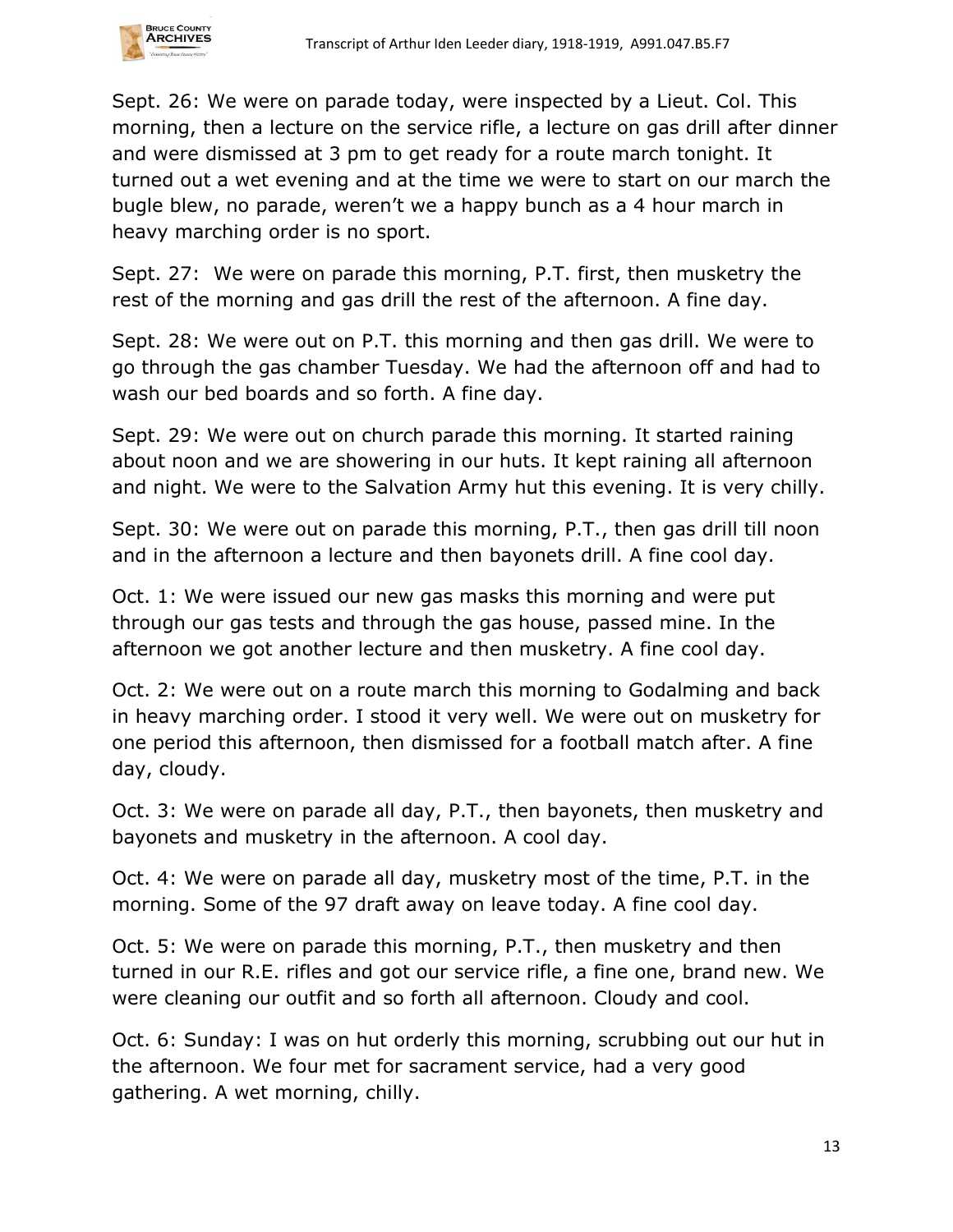

Oct. 7: We were on parade today, P.T., then musketry all the rest of the day. Showery part of the time, cool.

Oct. 8: We were on parade all day, P.T., then musketry, were to the miniature ranges first, then to the 30 yd. ranges and fired service ammunition, then on musketry all afternoon. A showery day, cool.

Oct. 9: We were on parade this morning, the musketry and were called out for to go to the ranges tomorrow. We were paid 1 pound 10 today. A wet day.

Oct. 10: We were up early and all packed up and left for Mutchhett near Aldershott to fire our G.M.C.. It was some march. Arrived at 12, had dinner and were off most of the afternoon. Saw them threshing on the way over. We were in fine huts here and are still quarantined.

Oct. 11: We were up early, had breakfast and away to the ranges. A cloudy and wet morning. I did fair, made five bulls out of five shots and had a 4" group = 25 points, the full score. I prayed to make a good score and got it. This afternoon had a lecture and musketry. A wet afternoon.

Oct. 12: We were on musketry this morning, had an early dinner and then went to the ranges and fired at 2, 3 and 4 hundred yards and made 16, 14 and 12 points out of 20. A fine day.

Oct. 13: Sunday. We had to go to the ranges this morning at 7 to shoot. I did my poorest shooting this morning. Church service for our bunch at 11 am but as our hut was contacts we were not allowed to go. I wrote some letters in the afternoon. A fine day.

Oct. 14: We were out on musketry drill this morning but it started to rain so came back to our huts, went to ranges at 12:30 and did very fair shooting. A dull day.

Oct. 15: We were to the ranges this morning, shooting our classification. I did fair. We were on musketry drill and in the afternoon went to the ranges to finish our classification course, made 96 points so am a  $1<sup>st</sup>$  class shot. A fair day.

Oct. 17: We went to the ranges this morning for battle practice, shooting with gas masks on and so forth and in the afternoon were out on battle practice manoeuvres. A fine day.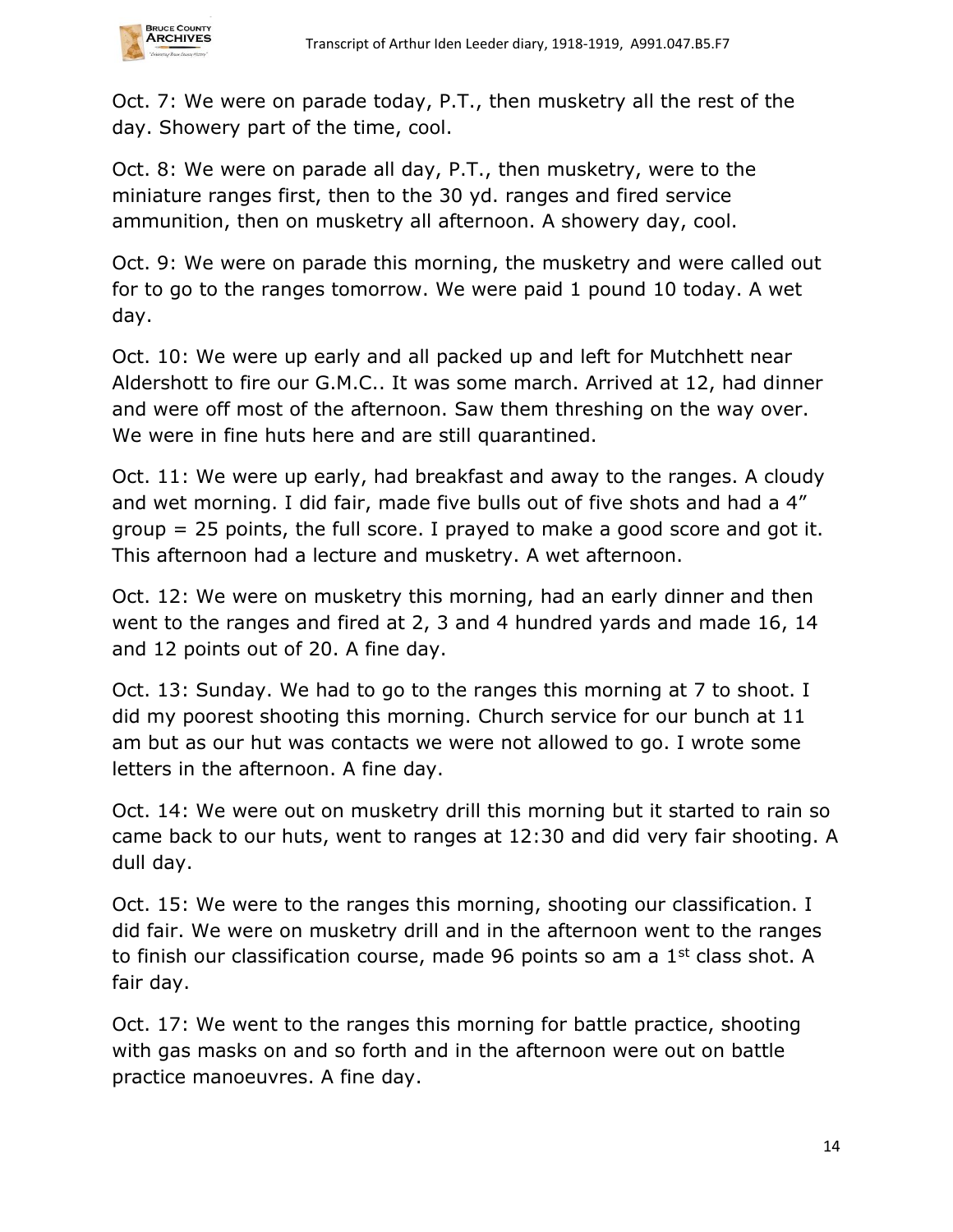

Oct. 18: We were out on a short route march to warm up this morning and then practised going over the top and attacking and in the afternoon had the real thing out on the ranges. We were issued 50 rounds of ammunition and we made some noise. A foggy and chilly morning. Saw a large number of air ships this afternoon.

Oct. 19: We packed up this morning and left about 8 am for Whitley Camp and arrived about noon and met the rest of our Co. leaving for the ranges. We were changed to hut 49 after dinner, did not do much this afternoon. A fine day.

Oct. 20: We were on church parade this morning and wrote letters most of the time in the afternoon. A wet afternoon.

Oct. 21: We were on P.T. this morning, then were paraded up and had our gas masks changed and through the gas chamber again and in the afternoon started on the Lewis gun course. Had a muster roll call this evening and then out on a two hour route march with our gas masks on. It was fierce. A fair day.

Oct. 22: We were on P.T. this morning, then on the Lewis gun all day till 4 pm when we were brought in and had our medical board. Is France next? A fine day.

Oct. 23: We were on Lewis gun this morning and fill in before 1 pm and went up on dental parade, have four to fill. We came back and went on clothing parade. A fine day.

Oct. 24: We were on P.T. this morning, then Lewis gun drill and in the afternoon went out to the ranges and fired the gun. A chilly day.

Oct. 25: We were on P.T. this morning, then for a lecture on the German Maxim gun and in the afternoon were out passing tests on bombing and firing off the bombs from the rifles. A fine day.

Oct. 26: I went on sick parade this morning and was sent to the hospital, turned my rifle and gas mask into the Co. 2 en. and my harness in the Batt. 2 en. They say I have Bronchitis. I have a fine bed. What a relief am not very sick.

Oct. 27: Still in hospital. Spent the day reading a lot.

Oct 28: Am still in the hospital, reading a lot.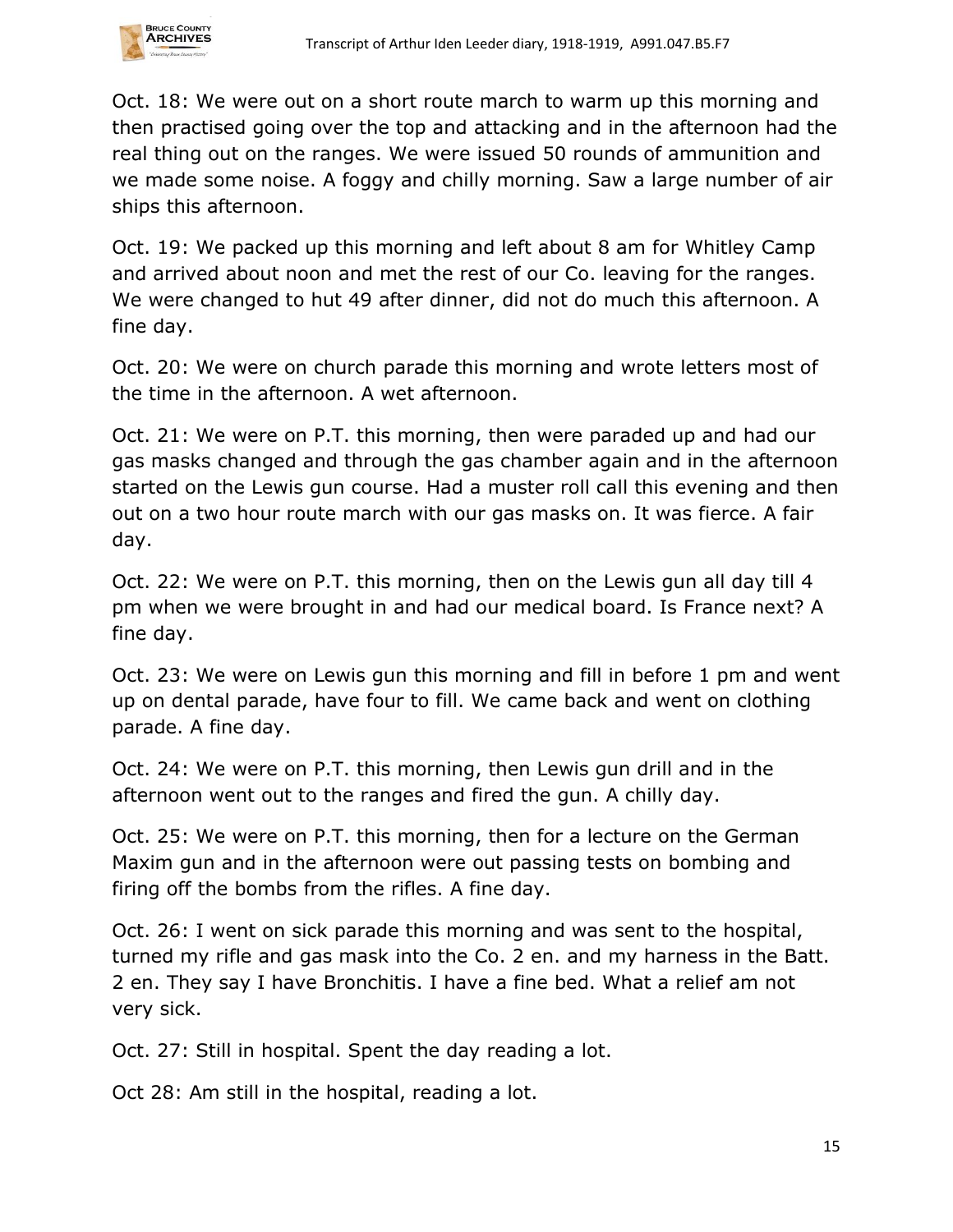

Oct. 29: In the hospital, am about the same, read all I can.

Oct. 30: Still in the hospital. My temperature is down but my pulse varies a great deal. Expect to be out soon. Quite a number of new ones came in today. Guess all 72 draft will be through the hospitals before they go to France.

Oct. 31: I was discharged from the hospital this morning and sent to hut 25 for 10 days and 1 day excused duty. My throat is still sore. Just got 8 letters today. A wet day.

Nov. 1: I went up on sick parade again and got sent to the dentist and had to wait around there all day and got a start made on them this evening. Have to go back next Monday afternoon. I am feeling quite a lot better. Got a letter from Merle today. A showery day and chilly.

Nov. 2: I was changed from hut 25 to hut 40 today. Have been having an easy time. Was down to Milford this afternoon and had my photo taken. I am feeling fairly well again. A showery day.

Nov. 3: I wrote a few letters today and was mess orderly for our hut. It rained a great deal today.

Nov. 4: I was on light duty today, scrubbing the hospital and to the dentists afternoon. It is raining terrible and our roof leaks, very nice, eh?

Nov. 5: I was working hut orderly this morning and on fatigue this afternoon. A fine day.

Nov. 6: I was up to the dentist's this morning and this afternoon was on light duty. Got a letter from Maitland, also box from Minnie Bernard. My, wasn't it fine.

Nov. 7: I was on light duty again today, not much doing. A fine day.

Nov. 9: I was up to the dentist's again this morning and have to go again. Was down to Milford in the afternoon. Got my pictures. A fine day.

Nov. 10: Sunday. Did not do much this morning and Bishop May was out this afternoon to see us. Had a fine time. All kinds of reports that the war is over and we hope so. A fair day.

Nov. 11: I was on light duty this morning and about 11 am a Batt. Parade was called. I lined up with the rest and we were told that the Armistice had been signed and then were taken over to H.I. dining room and had a short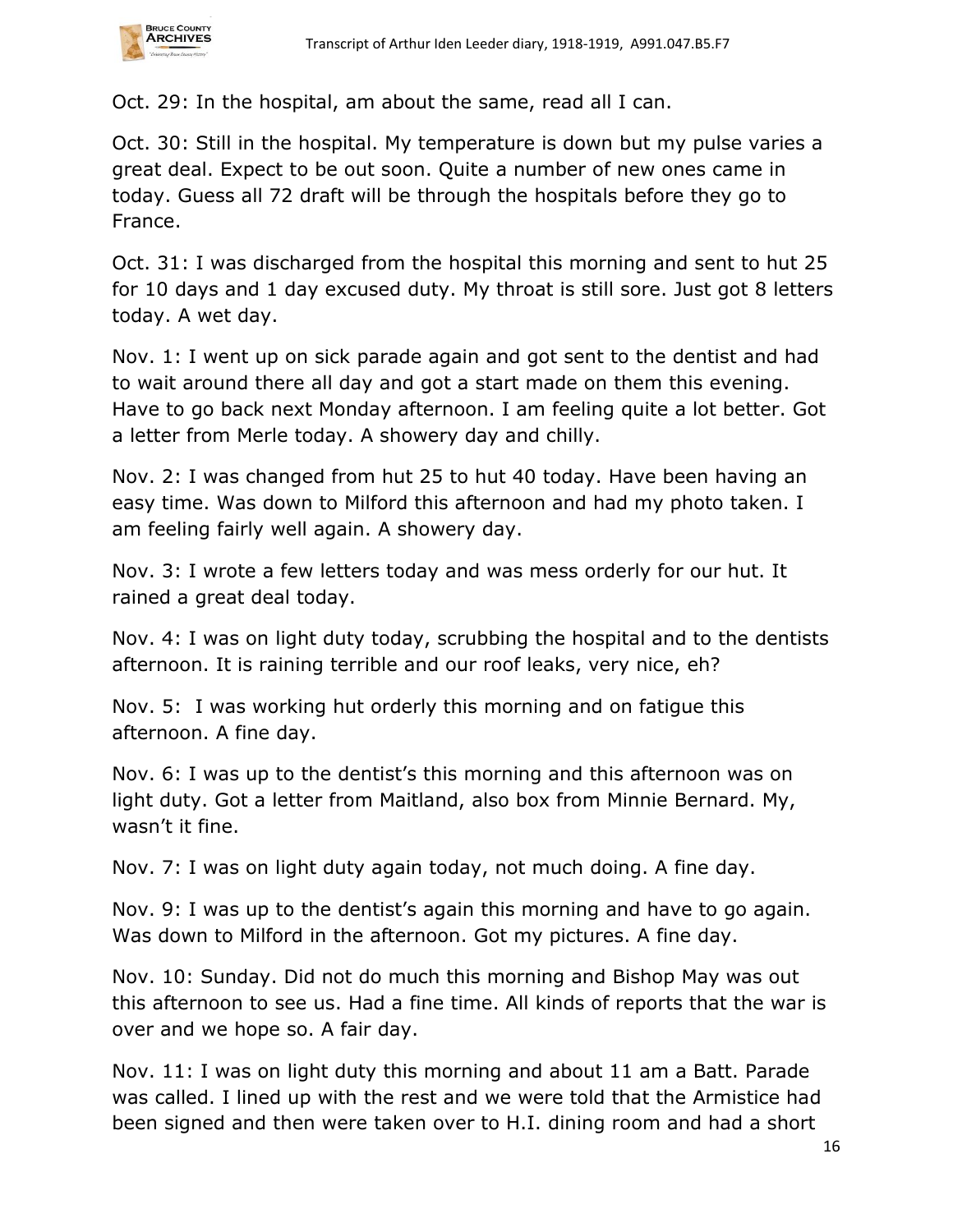

thanksgiving service in the afternoon. Francis and I walked down to Godalming. They gave us a half holiday. A wet evening and a rough evening. Tintown was wrecked, supposed by 3rd Res.

Nov. 12: I was up to the dentist's this morning and went up to see Tintown after dinner . Some sight. In the afternoon did not do much. Went back to my company this morning. A fine day.

Nov.13: I was up to the dentist's this morning and got through up there and right after dinner we moved all D.G. and F. Co's over to H. 2 huts. I am in No. 1 hut in the afternoon. A fine day.

Nov. 14: I was out on P.T. this morning and did not do much the rest of the day. Part of D. Co. called on draft again. A fine day, cold.

Nov. 15: I worked at the Sargent's mess all day wiping dishes most of the time. A fine day.

Nov. 16: I was on picket for 24 hours. Stayed in my hut most of the time. The first of our fellows left for France tonight, Francis among them.

Nov. 17: I was on picket all day again. Not much doing. A fine day.

Nov. 18: I was hut orderly today, had an easy time. Am warned for guard tomorrow.

Nov. 19: I went on guard this morning, four of us and a corporal, guarding a magazine behind Tintown, my first experience. A fine day.

Nov. 20: I came off guard duty this morning and have been resting up all day. Got word from home tonight that Herb has been killed in action.

Nov. 21: I went out on hospital picket today. A fine day.

Nov. 22: I came off picket this morning and went to sleep. Wrote to May after dinner.

Were called out this evening and told about the Khaki College and asked what study we wished to take up. Agriculture for one.

Nov. 23: I was on hospital picket again today. Had an easy time. Was on fire picket and just had four hours duty.

Nov. 24: Sunday. I was cleaning up this morning and in the afternoon Charlie Sylvester and I went over to Lord Pierce estate. Some sight.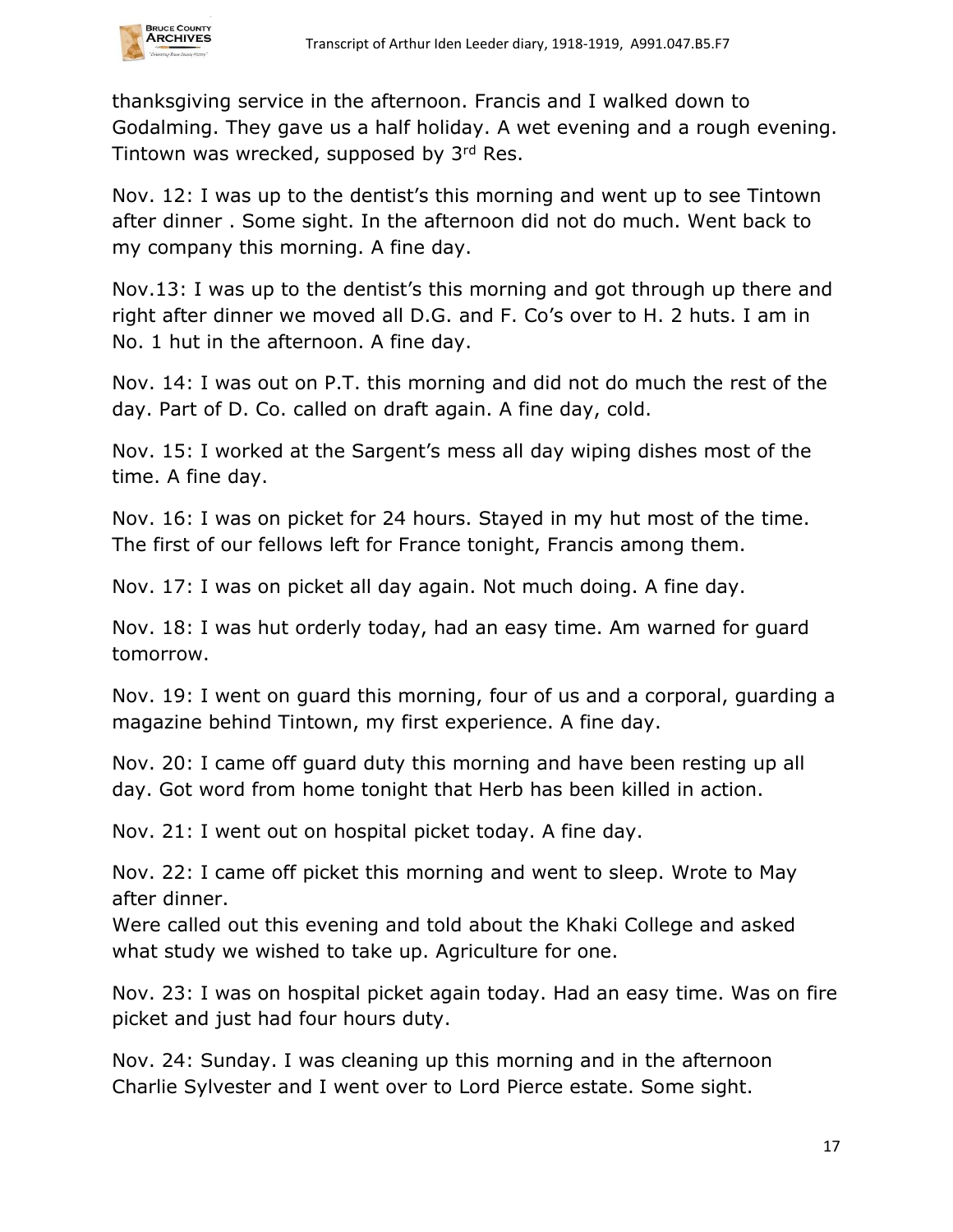

Nov. 25: I was on as hut orderly today and was out on the square in the afternoon squad and arm drill.

Nov. 26: I was hut orderly all day, an easy time.

Nov. 27: I was hut orderly again and was paid this forenoon 2 pounds 10 s.

Nov. 28: I was hut orderly, put in all day and got ready to go on pass.

Nov. 29: We left Whitley camp and marched to Milford Station and arrived in London about noon. Spent part of the afternoon in a wax works and left a 76 for Scotland.

Nov. 30: We arrived in Edinburgh about 5:30 am and were taken to Victoria Club. The city is full of soldiers on pass. We went through Holyrood Palace, saw Arthur's seat, the largest extinct volcano and went and heard the Royal proclamation read for the election of new Peers for Scotland and went to the museum in the afternoon, also to a cemetery and saw where many or the Scottish Martyrs were killed and buried. We were down on Princes St. in the evening. We got a room at the YMCA building.

Dec. 1: I got up too late to go to church and put in the day sightseeing. We were at the castle ad in the museum again. I left on the 7:30 train for Peterborough.

Dec. 2: I travelled all night and arrived at Wisbech about 7 am and then started out to hunt up Maitland and found him and he got leave from his Gen., is to be off parade for the morning so we went for a walk and had a good time together. I left for Norwich at noon and arrived there at four. Then I went up and saw the Cathedral and left for Bungay at 4:40. Arrived there that eve and stayed at a private house overnight.

Dec. 3: I hired a wheel this morning and started off and went through to Harlston, had a look around the town and then came back through Redinhill and found out there where the Parker farm was. I wheeled out and had no trouble in finding it, had a look around and took a number of snaps. A Mr. Chiswick has the place and there is little modern improvements in it. I started back and ran up to Denton in the way back, not much there. I arrived back in Bungay and left in the afternoon for London and got there in the evening. I got a bed in the S.A.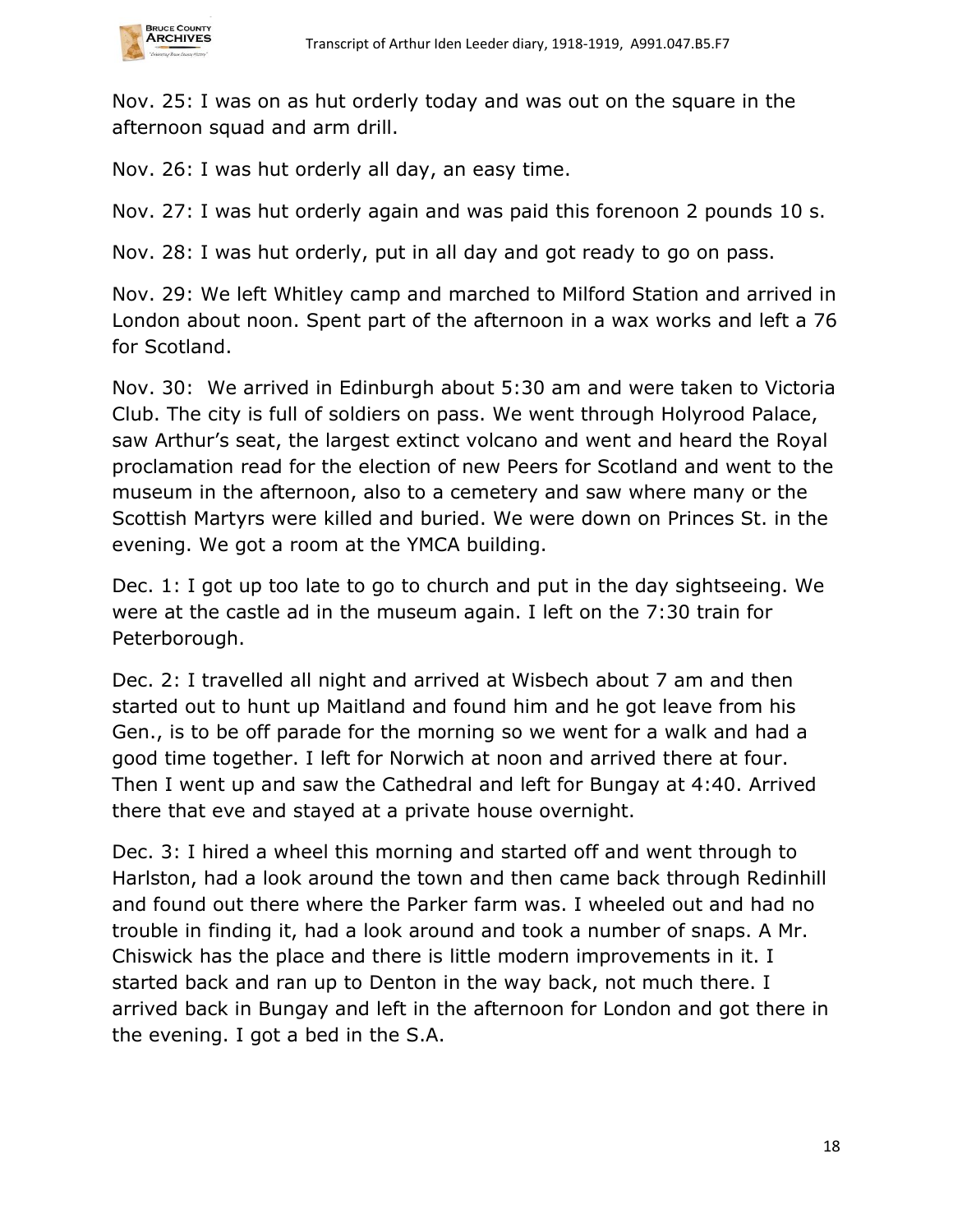Dec. 4: I hunted up bishop May's place. He was away but I had a fine talk with the women. I left for Waterloo station in the afternoon and got the 5 train for Milford and arrived in camp about 8.

Dec. 5: I am on hut orderly this morning and was out filling in trenches in the afternoon.

Dec. 6: I was hut orderly all day.

Dec. 7: I was on hut orderly.

Dec. 8: Sunday. I was hut orderly.

Dec. 9: I was to attend the Khaki College taking up a course in Agriculture but the Corp. picked me out to go as batman for the adjutant for a few days.

Dec. 10: I am in the officers' lines as Batman.

Dec. 11: Am still at my job.

Dec. 12: Am getting on to my job.

Dec. 13: Am having an easy time.

Dec. 14: Still on as Batman.

Dec. 15, 16, 18: Having an easy time at my job.

Dec. 18: Adjutant away to London.

Dec. 19: Not much doing. The fellow is not back yet that I am taking the place of. He came tonight.

Dec. 20: I am still on the go. Came back to the Co. this morning and went to Khaki College.

Dec. 21: I was to the College this morning and in the afternoon Laidlaw and I were down to Milford. Had a fine walk.

Dec. 22: Sunday, Church parade this morning and writing letters in the afternoon.

Dec. 23: I was sent down to the C.A.S.C. with 11 men to work for the day.

Dec. 24: I was to Khaki College today.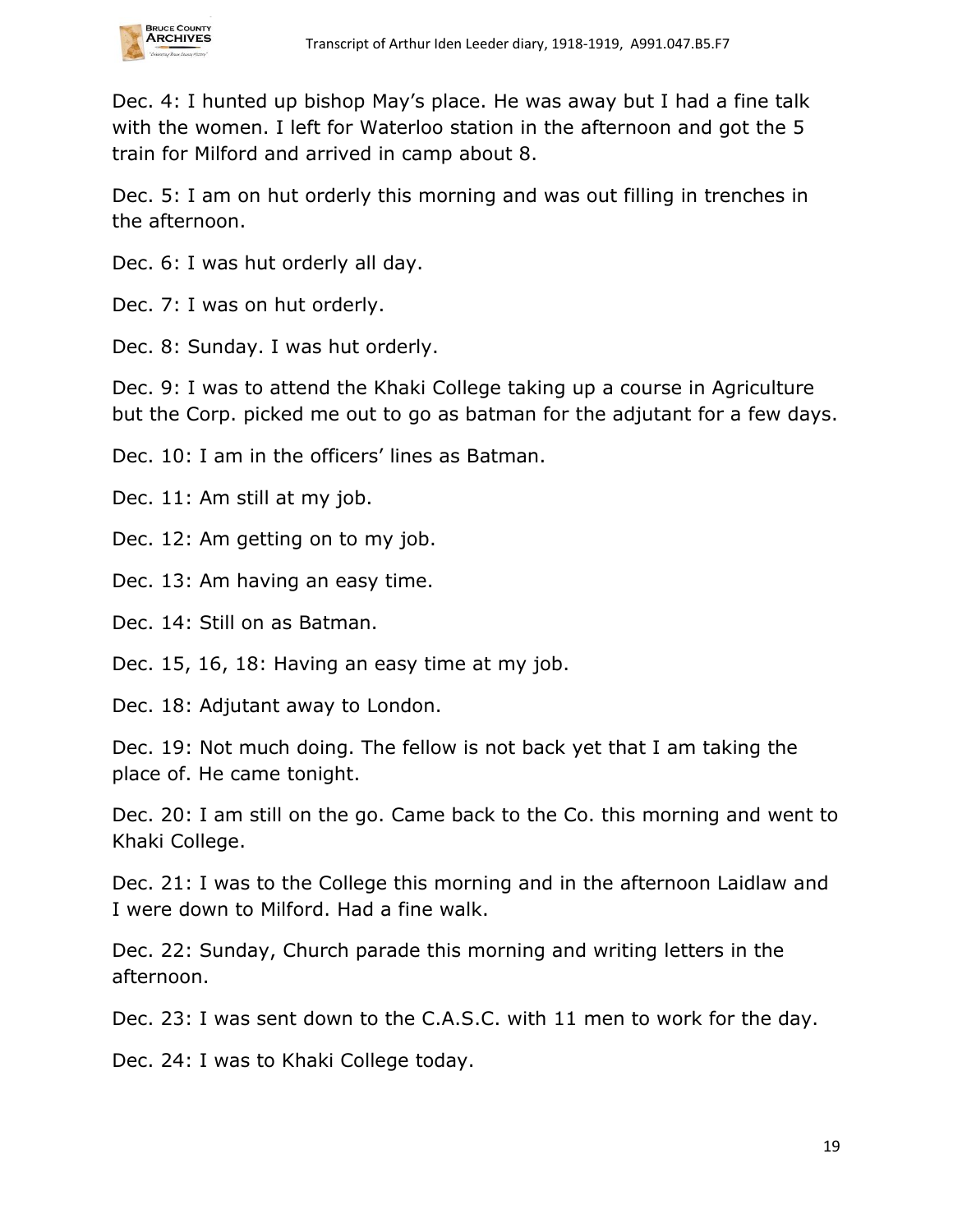

Dec. 25: Christmas. We had a very good time under the circumstances. They gave us good meals, had menu, cards. Mess room all decorated, band and music for dinner. Went for a walk in the afternoon and in the evening was sent as acting Corporal of the guard on the Klinik.

Dec. 26: I was on duty all day and got relieved at 5 pm.

Dec. 27: I was lying around all day resting up and went on duty at 5 pm at the same job, Corp. of the guard.

Dec. 28: I was on duty all day and did not get relieved this evening.

Dec. 29: Sunday. I am still on duty but got relieved at 5 pm.

Dec. 30: I did not do anything this morning and went to College this afternoon.

Dec. 31: I was to Khaki College all day.

Jan. 1, 1919: It was a holiday and did not do much. It rained all afternoon.

Jan. 2: I was to the College all day.

Jan. 3: Attended Khaki College all day.

Jan. 4: Attended College this morning and did not do much in the afternoon.

Jan. 5: On Church parade this morning.

In back of journal:

Leonard Elson

Huntmore, Goldaming, Surrey.

Fodder and Pasture books,

Field Crop, Production by Livingston

How to choose a Farm by Hunt

Farm Management by Warren

211 graves since July 6 Bramshott 1918